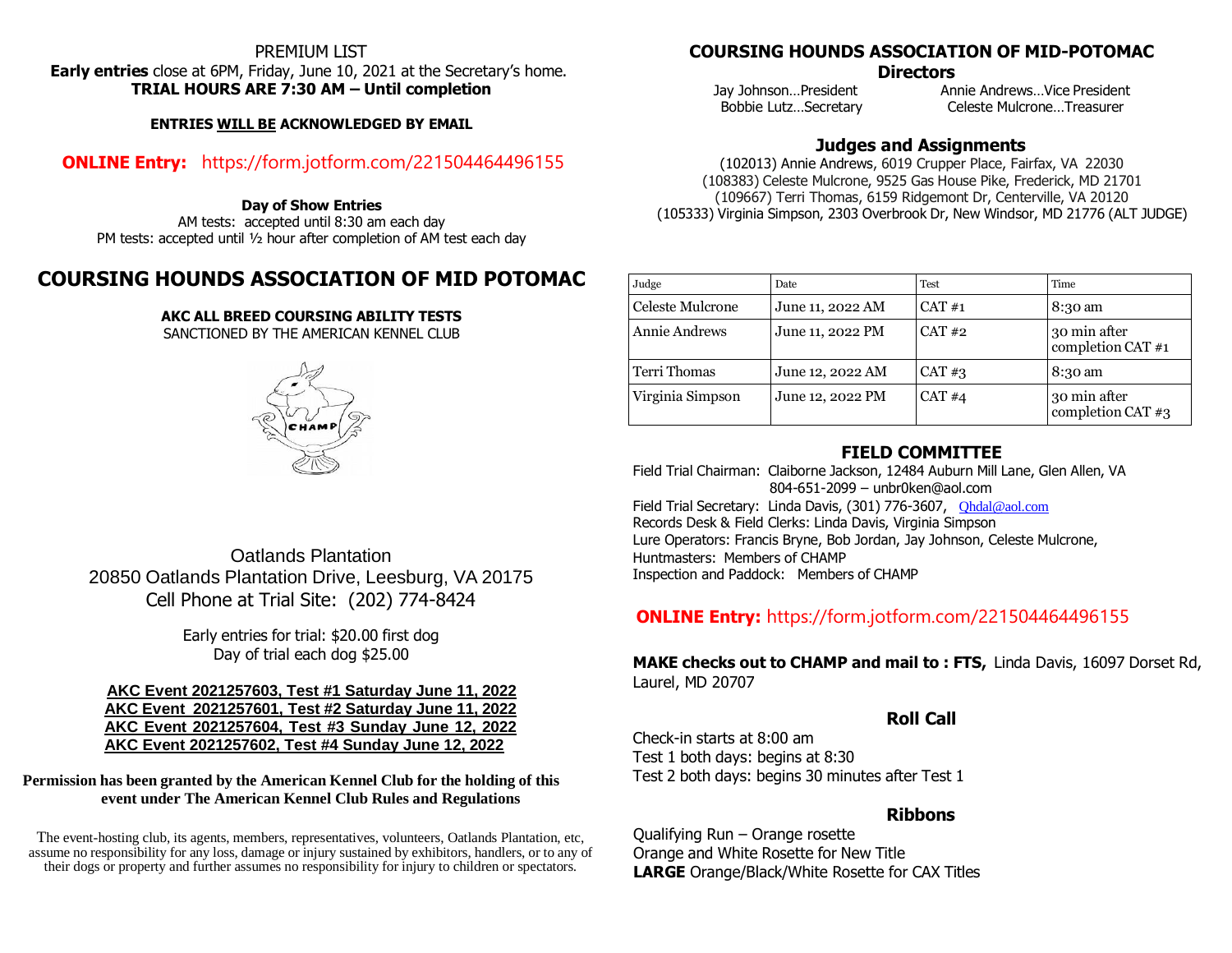### **Veterinarian on call Animal Emergency Critical, 165 Fort Evans Road NE, Leesburg, VA 20176 (703) 777-5755 Eligibility**

Coursing Ability Tests are open to all dogs at least 12 months of age that are individually registered with the AKC, recorded in the Foundation Stock Service (FSS) program, individually registered with a foreign or domestic registry organization whose pedigrees are acceptable for AKC registration, dogs granted a Purebred Alternative Listing (PAL) number, dogs with AKC Limited or Conditional Registration, or dogs enrolled in the AKC Canine Partners program. All small dogs will be wicketed. Veteran dogs (over 7 years of age) may run two thirds of the normal course distance at the owner's discretion. Handler must declare prior to the start of the dog's run which distance the dog will run. Dogs with breed disqualifications and monorchid/cryptorchid dogs are eligible to participate. Females in season may not enter. A dog may enter only once per event. (An event is defined by an event number.) More information can be found at...

[http://www.akc.org/events/coursing\\_ability\\_test/](http://www.akc.org/events/coursing_ability_test/)

Dogs run singularly.

### **Distance and Time**

- 300 Yard Course. This distance is for dogs shorter than 12 inches at the withers and/or brachycephalic ("flat-faced") dogs. A dog must complete this course in less than 1½ minutes.
- 600 Yard Course. This distance is used for all dogs that do not run the 300 yard course. A dog must complete this course in less than 2 minutes.

If there is a question which course a dog should run, the judge will decide. The dog must complete the entire course with enthusiasm and without interruption.

### **Course Plans Field will be reversed for afternoon test**



# **Conditions of Entry**

All entries must be one year of age or older on the day of the trial

- Dogs not present at the time of roll call will be scratched after a  $\frac{1}{5}$ minute grace period; entry fees will not be refunded
- Bitches in season and lame hounds will be refused entry and if present at inspection, entry will be refunded.
- $\bullet$  A \$5.00 fine will be assessed for any loose dog on the field that is not competing in the course in progress
- $\overline{A}$  \$5.00 fine will be assessed for any handler not cleaning up after their dog.

• Courses will be 600 yards or 300 yards depending on the size and or breed of dog

- Back-up equipment will be available
- CHAMP reserves the right to alter the course due to field and/or weather conditions on the day of the trial
- Any person may, upon reasonable complaint, be asked to leave the grounds by the Test Committee.
- Children MUST be under control by their parents or guardians at all times

• Battery powered continuous loop machines will be used. The lure will consist of plastic strips. Only the Lure Operator, Huntmaster, Judge, and Handler of the dog running in the course in progress will be permitted near the lure machine and on the field.

 $\bullet$  At its discretion, CHAMP, may break periodically during the day to accommodate judge and worker ring times and lunch.

If your dog is not registered with the AKC, recorded in the **Foundation Stock Service (FSS) program, individually** registered with a foreign or domestic registry organization whose pedigrees are acceptable for AKC registration, dogs granted a Purebred Alternative Listing (PAL) number, dogs with AKC Limited or Conditional Registration, or dogs enrolled in the AKC Canine Partners program, your dog may be entered by completing the enrolling your dog in the AKC Canine Partners Program using the form to your right

Completing this form DOES NOT enter your dog in the test. The entry forms found elsewhere in this premium MUST be completed to enter your dog. Any questions should be addressed to the Field Trial Secretary: Linda Davis, (202)774-8424 or QHdal@aol.com.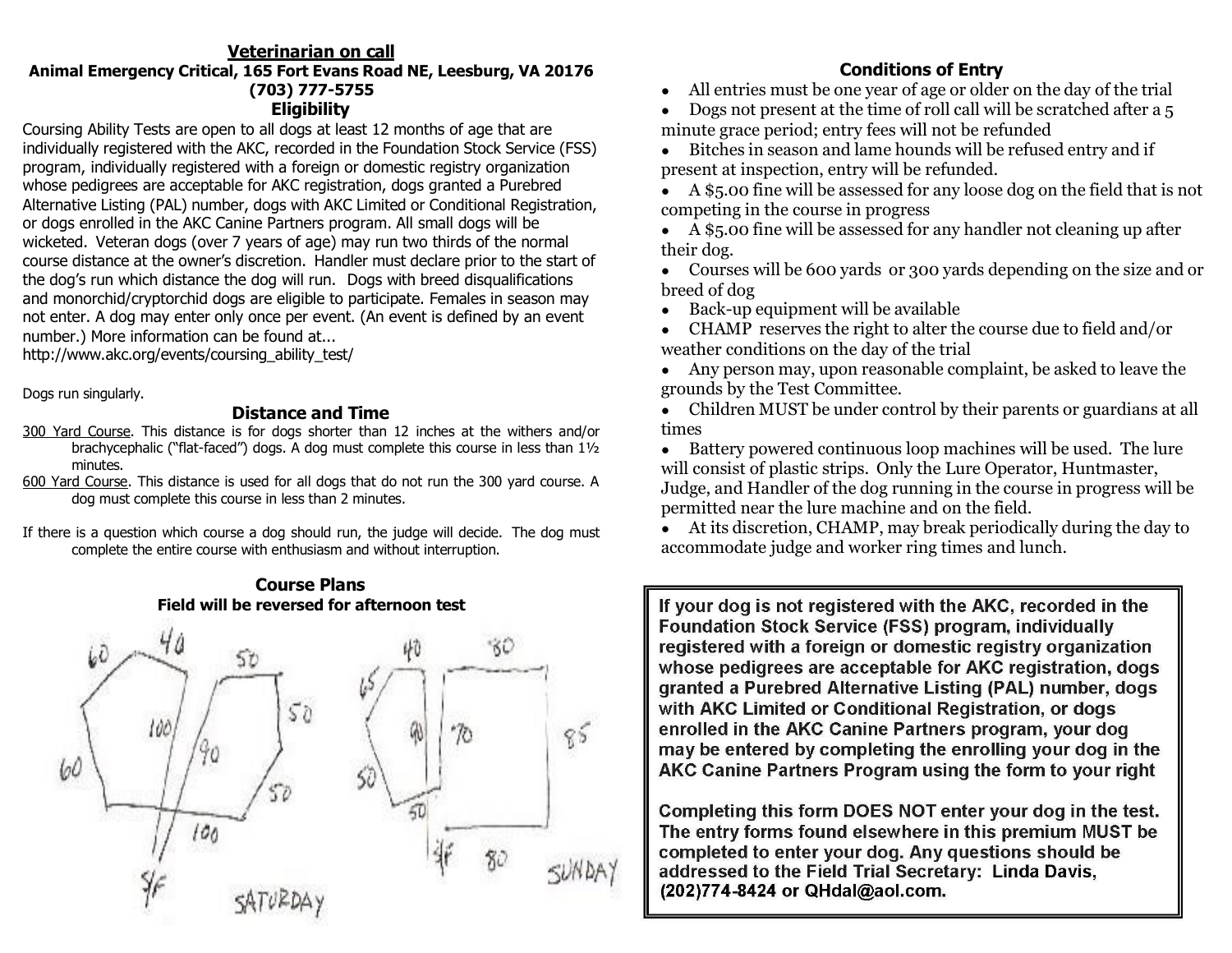



**Enrollment Application** 

| <b>Owner Name:</b> |                         |     |
|--------------------|-------------------------|-----|
| <b>Address:</b>    |                         |     |
| City:              | State:                  | Zip |
| Phone:             | <b>Alternate Phone:</b> |     |
| Email:             |                         |     |

### Dogs must be Spayed or Neutered

| Dog Name:                          |                                     | Male $\Box$<br>Sex:<br>Female n |                              |                  |        |                                        |    |
|------------------------------------|-------------------------------------|---------------------------------|------------------------------|------------------|--------|----------------------------------------|----|
|                                    | Dog Date of Birth (Month/Day/Year): |                                 | Date Dog Joined Your Family: |                  |        |                                        |    |
| Breed 1:                           |                                     |                                 |                              |                  |        | Breed 2 (if applicable):               |    |
| Color:                             |                                     |                                 |                              |                  |        | <b>Markings:</b>                       |    |
| <b>Black</b>                       | $\Box$                              |                                 |                              | Orange C Gray    | $\Box$ | <b>Brindle</b><br>Merle<br>п<br>$\Box$ |    |
| Blue                               | $\Box$                              | Red                             | □                            | White            | □      | <b>Speckled</b><br><b>Spotted</b>      | Π  |
| Brown $\square$<br>Yellow <b>D</b> |                                     | Tan                             | $\Box$                       | Tri Color $\Box$ |        | Parti-color D Solid                    | Ō, |

#### Three ways to pay!

Submit this completed enrollment form, along with your \$19.00 payment, to your Event Organizer. Payment for Canine Partners enrollment must be separate from event fees for competition.

□ Credit Card (be sure to complete the Credit Card authorization below)

□ Cash Check (make checks payable to American Kennel Club)



**WHAT MUST MY DOG DO TO PASS THE C.A.T.?** The Coursing Ability Test (C.A.T.) is a pass/fail test. In order to pass, the dog must chase the plastic lure, and complete the course one time, by himself, with enthusiasm and without interruption within the maximum amount of time. The judge keeps the official time and decides the merits of the dog's performance. **If there is a question which course a dog should run, the judge will decide**

### **DOGS LESS THAN 12" TALL & "FLAT FACED" DOGS**. Any entrant

that is less than 12" tall at the withers and/or brachycephalic (bulldog) will run a clearly marked 300-yard course that is basically rectangular in shape with turns no more acute than 90 degrees. For a 300-yard course, a dog must complete the test in less than 1 ½ minutes.

**DOGS MORE THAN 12" TALL**. Any entrant that is taller than 12" at the withers and not brachycephalic shall run a clearly marked 600-yard course (or as close to 600 yards as possible) that is basically rectangular in shape with turns no more acute than 90 degrees. For a 600-yard course, a dog must complete the test in less than 2 minutes.

### **CAN MY DOG EARN AN AKC TITLE FOR COURSING ABILITY?** Three

titles will be awarded for dogs that pass the Coursing Ability Test the required number of times. These are suffix titles that will appear on a dog's pedigree with a higher-level title superseding a lower level title.

**Coursing Ability (CA)** – Awarded to a dog that passes the Coursing Ability Test three times under at least two different judges.

**Coursing Ability Advanced (CAA)** - Dog passes the Coursing Ability Test ten times.

**Coursing Ability Excellent (CAX)** – Dog passes the Coursing Ability Test 25 times.

- Entries will not be accepted without fees, signatures or the "Agreement" found on the Official AKC Entry Form.
- Mixed breeds must be spayed or neutered to be eligible to run. AKC registered dogs with breed disqualifications may be entered.
- Coursing is an athletic activity that can tax a dog's physical strength. Dogs that are old, have breathing problems, heart problems, are overweight and/or out of condition may be at greater risk for injury and exhaustion. The Inspection Committee has the authority to disallow a dog's entry into a test, and in such instances, applicable entry fees will be refunded.
- Exhibitors should follow their veterinarian's recommendation to assure their dogs are free of parasites, any communicable diseases and have appropriate vaccinations.
- The Huntmaster is responsible for field safety and therefore he/she is in complete charge of all dogs and handlers on the field. In service to thisresponsibility, he/she has the authority to stop the lure in any potentially dangerous situation and signal the handler to retrieve a testing dog.
- Any decisions made by the event's officiating judge(s) regarding the performance of an entered dog shall be final. Full discretionary power is given to the judge(s) to withhold any and all qualifications for lack of merit. The Judge(s) is responsible for ensuring compliance with the AKC Regulations on the field.
- No entry fees will be refunded if the event cannot be started or completed by reason of riots, civil disturbances, fire, extreme and/or dangerous weather conditions, an act of God, public emergency, act of a public enemy, strikes or any other cause beyond the control of the Club or its members and representatives.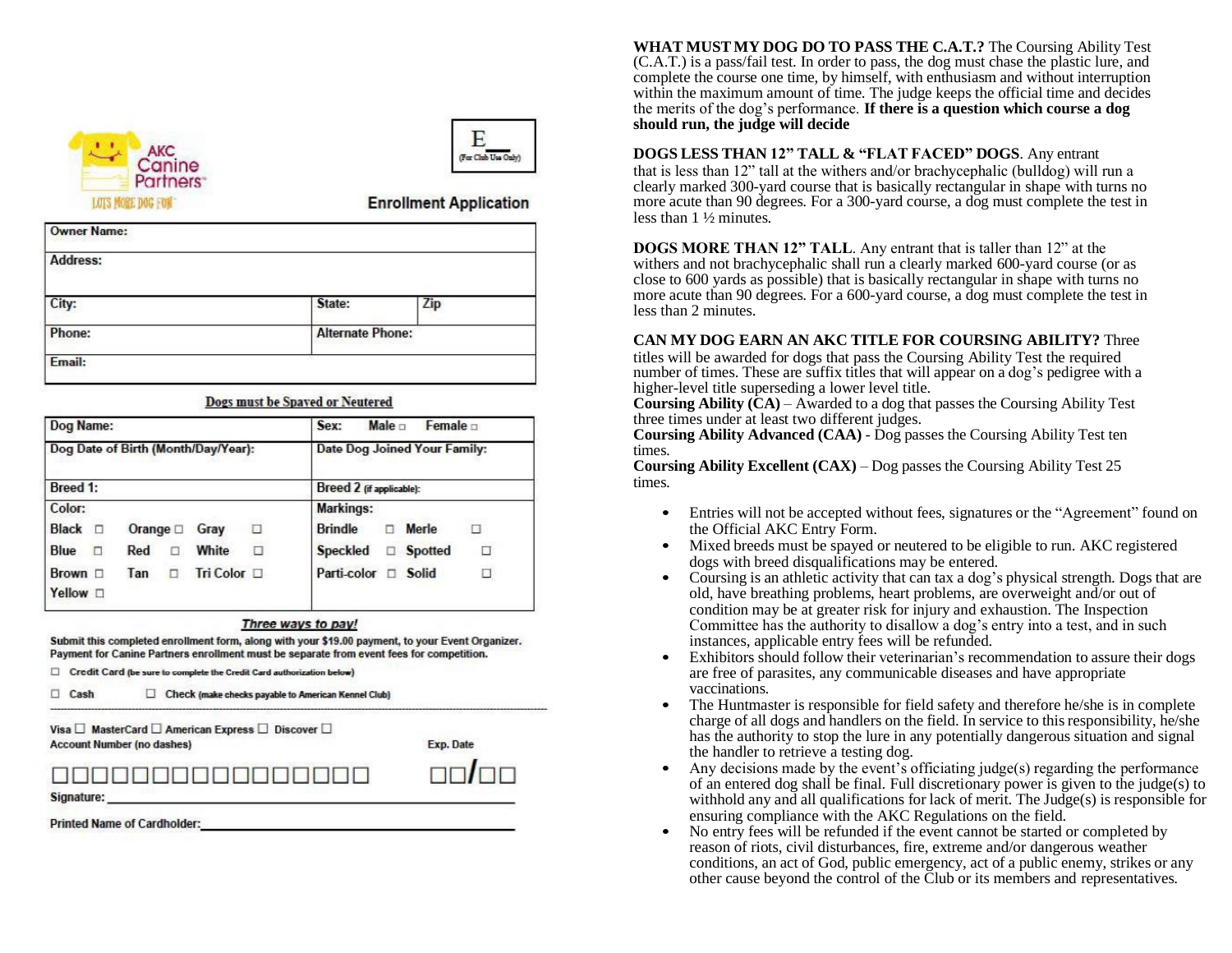WHAT IF MY DOG IS SICK THAT DAY? Please do not bring a sick, or lame dog, or a female in-season, to this event. Call the secretary, Linda Davis, 202-774-8424 and cancel your entry. Your check will be destroyed.

HANDLING. Dogs should run wearing a close fitting buckle collar. Choke collars and collars with tags or dangling decoration will not be allowed. Slip leads can be used if the owner desires and will be provided to borrow. Dogs should be retrieved promptly by the owner/ handler at the end of the course.

ROLL CALL and INSPECTION- dogs will be inspected by a designated Inspection Committee consisting of at least two persons who are members of the Field Committee and who shall inspect each entered dog for lameness, fitness to compete and female estrus (in season). In the opinion of the Inspection Committee, any entry found to be lame, unfit to compete, or in season, your dog will not be allowed to run and the entry fees shall be refunded. Any dog entered, not checking in at this time, will be marked absent.

RUN ORDER LIST  $\sim$  this is a posted list of the running order for the dogs participating in the event. This list will be posted about 10 minutes after roll-call is completed. Check the run order list, to see when your dog will run.

HOW CAN I REGISTER MY DOG WITH THE AMERICAN KENNEL CLUB ? Any dog can be registered with the American Kennel Club. Go to the website and register online [http://www.akc.org/canine\\_partners/](http://www.akc.org/canine_partners/) or download an application and mail to the AKC.

### **BRACHYCEPHALIC DOGS**

| Affenpinscher                 | Chihuahua (apple headed) | Newfoundland           |
|-------------------------------|--------------------------|------------------------|
| American Bulldog              | Chow Chow                | Pekingese              |
| American Cocker Spaniel       | Dogo Argentino           | Presa Canario          |
| <b>Boston Terrier</b>         | Doque de Bordeaux        | Pug                    |
| Boxer                         | English Toy Spaniel      | Shar-Pei               |
| Brussels Griffon              | French Bulldog           | Shih Tzu               |
| Bulldog                       | Japanese Chin            | <b>Tibetan Spaniel</b> |
| <b>Bullmastiff</b>            | Lhasa Apso               | Valley Bulldog         |
| Cavalier King Charles Spaniel | Mastiff                  |                        |
|                               | Neapolitan Mastiff       |                        |

BRACHYCEPHALIC DOGS (If you have a question about whether or not your breed is considered Brachycephalic or not, PLEASE check with your AKC Parent Club for your breed)

#### OFFICIAL AMERICAN KENNEL CLUB LURE COURSING ENTRY FORM **Mail entries to FTS: Linda Davis, 16097 Dorset Rd, Laurel, MD 20707**

| Club:                                                                                                                                                                                                                                                                                                                                                                                                                                                                                                                                                                                                                                                                                                                                                                                                                                                                                                                                                                                                                                                                                                                                                                                                                                                                                                                                                                                                                                                                                                                                                                                                                                                                                                                                                                                                                                                                                                                                                                                                                                                                                                                                                                                                                                                                                                                                                                                                                                                                                                                                                                                                                                                                                                                                                                                                                                                                                                                                                                                                                                                                                                                                                                                                                                            |                                                                                                       |                  |            |                                                  |  |  |
|--------------------------------------------------------------------------------------------------------------------------------------------------------------------------------------------------------------------------------------------------------------------------------------------------------------------------------------------------------------------------------------------------------------------------------------------------------------------------------------------------------------------------------------------------------------------------------------------------------------------------------------------------------------------------------------------------------------------------------------------------------------------------------------------------------------------------------------------------------------------------------------------------------------------------------------------------------------------------------------------------------------------------------------------------------------------------------------------------------------------------------------------------------------------------------------------------------------------------------------------------------------------------------------------------------------------------------------------------------------------------------------------------------------------------------------------------------------------------------------------------------------------------------------------------------------------------------------------------------------------------------------------------------------------------------------------------------------------------------------------------------------------------------------------------------------------------------------------------------------------------------------------------------------------------------------------------------------------------------------------------------------------------------------------------------------------------------------------------------------------------------------------------------------------------------------------------------------------------------------------------------------------------------------------------------------------------------------------------------------------------------------------------------------------------------------------------------------------------------------------------------------------------------------------------------------------------------------------------------------------------------------------------------------------------------------------------------------------------------------------------------------------------------------------------------------------------------------------------------------------------------------------------------------------------------------------------------------------------------------------------------------------------------------------------------------------------------------------------------------------------------------------------------------------------------------------------------------------------------------------------|-------------------------------------------------------------------------------------------------------|------------------|------------|--------------------------------------------------|--|--|
| <b>CHAMP</b>                                                                                                                                                                                                                                                                                                                                                                                                                                                                                                                                                                                                                                                                                                                                                                                                                                                                                                                                                                                                                                                                                                                                                                                                                                                                                                                                                                                                                                                                                                                                                                                                                                                                                                                                                                                                                                                                                                                                                                                                                                                                                                                                                                                                                                                                                                                                                                                                                                                                                                                                                                                                                                                                                                                                                                                                                                                                                                                                                                                                                                                                                                                                                                                                                                     | Date:<br>Sat, June 11, 2022<br>AМ<br>PМ<br>Sun, June 12, 2022<br>AM<br><b>PM</b><br><b>ALL EVENTS</b> |                  |            |                                                  |  |  |
| <b>Oatlands Plantation</b><br>Location:<br>Leesburg, VA 20175                                                                                                                                                                                                                                                                                                                                                                                                                                                                                                                                                                                                                                                                                                                                                                                                                                                                                                                                                                                                                                                                                                                                                                                                                                                                                                                                                                                                                                                                                                                                                                                                                                                                                                                                                                                                                                                                                                                                                                                                                                                                                                                                                                                                                                                                                                                                                                                                                                                                                                                                                                                                                                                                                                                                                                                                                                                                                                                                                                                                                                                                                                                                                                                    | Event type<br><b>Coursing Ability Test</b>                                                            |                  |            |                                                  |  |  |
| Under 12"<br>Over 12"                                                                                                                                                                                                                                                                                                                                                                                                                                                                                                                                                                                                                                                                                                                                                                                                                                                                                                                                                                                                                                                                                                                                                                                                                                                                                                                                                                                                                                                                                                                                                                                                                                                                                                                                                                                                                                                                                                                                                                                                                                                                                                                                                                                                                                                                                                                                                                                                                                                                                                                                                                                                                                                                                                                                                                                                                                                                                                                                                                                                                                                                                                                                                                                                                            | <b>Flat Faced</b>                                                                                     |                  |            | I Enclose Entry fees in the<br>amount of $:$ \$  |  |  |
| Breeder:                                                                                                                                                                                                                                                                                                                                                                                                                                                                                                                                                                                                                                                                                                                                                                                                                                                                                                                                                                                                                                                                                                                                                                                                                                                                                                                                                                                                                                                                                                                                                                                                                                                                                                                                                                                                                                                                                                                                                                                                                                                                                                                                                                                                                                                                                                                                                                                                                                                                                                                                                                                                                                                                                                                                                                                                                                                                                                                                                                                                                                                                                                                                                                                                                                         |                                                                                                       | Registration No. | Sex:       | Date of Birth:                                   |  |  |
| AKC No. $\Box$ AKC Litter No. $\Box$ ILP No.                                                                                                                                                                                                                                                                                                                                                                                                                                                                                                                                                                                                                                                                                                                                                                                                                                                                                                                                                                                                                                                                                                                                                                                                                                                                                                                                                                                                                                                                                                                                                                                                                                                                                                                                                                                                                                                                                                                                                                                                                                                                                                                                                                                                                                                                                                                                                                                                                                                                                                                                                                                                                                                                                                                                                                                                                                                                                                                                                                                                                                                                                                                                                                                                     |                                                                                                       |                  |            | $\Box$ PAL No. $\Box$ Foreign No. & list country |  |  |
| Full Name of Dog:                                                                                                                                                                                                                                                                                                                                                                                                                                                                                                                                                                                                                                                                                                                                                                                                                                                                                                                                                                                                                                                                                                                                                                                                                                                                                                                                                                                                                                                                                                                                                                                                                                                                                                                                                                                                                                                                                                                                                                                                                                                                                                                                                                                                                                                                                                                                                                                                                                                                                                                                                                                                                                                                                                                                                                                                                                                                                                                                                                                                                                                                                                                                                                                                                                |                                                                                                       |                  | Call Name: |                                                  |  |  |
| Sire:                                                                                                                                                                                                                                                                                                                                                                                                                                                                                                                                                                                                                                                                                                                                                                                                                                                                                                                                                                                                                                                                                                                                                                                                                                                                                                                                                                                                                                                                                                                                                                                                                                                                                                                                                                                                                                                                                                                                                                                                                                                                                                                                                                                                                                                                                                                                                                                                                                                                                                                                                                                                                                                                                                                                                                                                                                                                                                                                                                                                                                                                                                                                                                                                                                            |                                                                                                       |                  |            |                                                  |  |  |
| Dam:                                                                                                                                                                                                                                                                                                                                                                                                                                                                                                                                                                                                                                                                                                                                                                                                                                                                                                                                                                                                                                                                                                                                                                                                                                                                                                                                                                                                                                                                                                                                                                                                                                                                                                                                                                                                                                                                                                                                                                                                                                                                                                                                                                                                                                                                                                                                                                                                                                                                                                                                                                                                                                                                                                                                                                                                                                                                                                                                                                                                                                                                                                                                                                                                                                             |                                                                                                       |                  |            |                                                  |  |  |
| Actual Owner(s):                                                                                                                                                                                                                                                                                                                                                                                                                                                                                                                                                                                                                                                                                                                                                                                                                                                                                                                                                                                                                                                                                                                                                                                                                                                                                                                                                                                                                                                                                                                                                                                                                                                                                                                                                                                                                                                                                                                                                                                                                                                                                                                                                                                                                                                                                                                                                                                                                                                                                                                                                                                                                                                                                                                                                                                                                                                                                                                                                                                                                                                                                                                                                                                                                                 |                                                                                                       |                  |            |                                                  |  |  |
| Owner's Address:                                                                                                                                                                                                                                                                                                                                                                                                                                                                                                                                                                                                                                                                                                                                                                                                                                                                                                                                                                                                                                                                                                                                                                                                                                                                                                                                                                                                                                                                                                                                                                                                                                                                                                                                                                                                                                                                                                                                                                                                                                                                                                                                                                                                                                                                                                                                                                                                                                                                                                                                                                                                                                                                                                                                                                                                                                                                                                                                                                                                                                                                                                                                                                                                                                 |                                                                                                       |                  |            |                                                  |  |  |
| City:                                                                                                                                                                                                                                                                                                                                                                                                                                                                                                                                                                                                                                                                                                                                                                                                                                                                                                                                                                                                                                                                                                                                                                                                                                                                                                                                                                                                                                                                                                                                                                                                                                                                                                                                                                                                                                                                                                                                                                                                                                                                                                                                                                                                                                                                                                                                                                                                                                                                                                                                                                                                                                                                                                                                                                                                                                                                                                                                                                                                                                                                                                                                                                                                                                            |                                                                                                       | State:           | Zip:       |                                                  |  |  |
|                                                                                                                                                                                                                                                                                                                                                                                                                                                                                                                                                                                                                                                                                                                                                                                                                                                                                                                                                                                                                                                                                                                                                                                                                                                                                                                                                                                                                                                                                                                                                                                                                                                                                                                                                                                                                                                                                                                                                                                                                                                                                                                                                                                                                                                                                                                                                                                                                                                                                                                                                                                                                                                                                                                                                                                                                                                                                                                                                                                                                                                                                                                                                                                                                                                  |                                                                                                       |                  |            |                                                  |  |  |
| Please separate my entries.                                                                                                                                                                                                                                                                                                                                                                                                                                                                                                                                                                                                                                                                                                                                                                                                                                                                                                                                                                                                                                                                                                                                                                                                                                                                                                                                                                                                                                                                                                                                                                                                                                                                                                                                                                                                                                                                                                                                                                                                                                                                                                                                                                                                                                                                                                                                                                                                                                                                                                                                                                                                                                                                                                                                                                                                                                                                                                                                                                                                                                                                                                                                                                                                                      |                                                                                                       |                  |            |                                                  |  |  |
| AKC Rules, Regulations, Policies and Guidelines are available on the American Kennel Club website: www.akc.org                                                                                                                                                                                                                                                                                                                                                                                                                                                                                                                                                                                                                                                                                                                                                                                                                                                                                                                                                                                                                                                                                                                                                                                                                                                                                                                                                                                                                                                                                                                                                                                                                                                                                                                                                                                                                                                                                                                                                                                                                                                                                                                                                                                                                                                                                                                                                                                                                                                                                                                                                                                                                                                                                                                                                                                                                                                                                                                                                                                                                                                                                                                                   |                                                                                                       |                  |            |                                                  |  |  |
| I CERTIFY that I am the actual owner of this dog, or that I am the duly authorized agent of the actual owner whose name I have entered above. In<br>consideration of the acceptance of this entry. I (we) agree to abide by the rules and regulations of The American Kennel Club in effect at the time of this trial,<br>and by any additional rules and requlations appearing in the premium list for this trial, and entry form. I (we) certify and represent that the dog entered is not a<br>hazard to persons or other dogs. The entry is submitted for acceptance on the foregoing representation and Agreement. I (we) agree that the club holding<br>this event has the right to refuse this entry for cause which the club shall deem sufficient. In consideration of the acceptance of this entry and of the holding of<br>this event and of the opportunity to have the dog judged and to win prize money, ribbons, or trophies, I (we) agree to hold the AKC, the event giving club,<br>their members, directors, governors, officers, agents superintendents or event secretary and the owner or lessor of the premises and any provider of services<br>that are necessary to hold this event and any employees or volunteers of the aforementioned parties, and any AKC approved judge, judging at this event,<br>harmless from any claim for loss or injury which may be alleged to have been caused directly or indirectly to any person or thing by the act of this dog while<br>in or about the event premises or grounds or near any entrance thereto, and I (we) personally assume all responsibility and liability for any such claim; and I<br>(we) further agree to hold the aforementioned parties harmless form any claim for loss, injury or damage to this dog. Additionally, I (we) hereby assume the<br>sole responsibility for and agree to indemnify, defend and save the aforementioned parties harmless from any and all loss and expense (including legal fees)<br>by reason of the liability imposed by law upon any of the aforementioned parties for damage because of bodily injuries, including death at any time resulting<br>there from, sustained by any person or persons, including myself (ourselves) or on account of damage to property, arising out of or in consequence of my<br>(our) participation in this event, however such, injuries death or property damage may be caused, and whether or not the same may have been caused or<br>may be alleged to have been caused by the negligence of the aforementioned parties or any of their employees, agents, or any other persons. I (WE)<br>AGREE THAT ANY CAUSE OF ACTION, CONTROVERSY OR CLAIM ARISING OUT OF OR RELATED TO THE ENTRY, EXHIBITION OR<br>ATTENDANCE AT THE EVENT BETWEEN THE AKC AND MYSELF (OURSELVES) OR AS TO THE CONSTRUCTION, INTERPRETATION AND<br>EFFECT OF THIS AGREEMENT SHALL BE SETTLED BY ARBITRATION PURSUANT TO THE APPLICABLE RULES OF THE AMERICAN<br>ARBITRATION ASSOCIATION. HOWEVER, PRIOR TO ARBITRATION ALL APPLICABLE AKC BYLAWS, RULES, REGULATIONS AND PROCEDURES<br>MUST FIRST BE FOLLOWED AS SET FORTH IN THE AKC CHARTER AND BYLAWS, RULES, REGULATIONS, PUBLISHED POLICIES AND<br>GUIDELINES. |                                                                                                       | <b>AGREEMENT</b> |            |                                                  |  |  |
| Signature of Owner or his Agent duly authorized to make the entry:                                                                                                                                                                                                                                                                                                                                                                                                                                                                                                                                                                                                                                                                                                                                                                                                                                                                                                                                                                                                                                                                                                                                                                                                                                                                                                                                                                                                                                                                                                                                                                                                                                                                                                                                                                                                                                                                                                                                                                                                                                                                                                                                                                                                                                                                                                                                                                                                                                                                                                                                                                                                                                                                                                                                                                                                                                                                                                                                                                                                                                                                                                                                                                               |                                                                                                       |                  |            |                                                  |  |  |
| Telephone:                                                                                                                                                                                                                                                                                                                                                                                                                                                                                                                                                                                                                                                                                                                                                                                                                                                                                                                                                                                                                                                                                                                                                                                                                                                                                                                                                                                                                                                                                                                                                                                                                                                                                                                                                                                                                                                                                                                                                                                                                                                                                                                                                                                                                                                                                                                                                                                                                                                                                                                                                                                                                                                                                                                                                                                                                                                                                                                                                                                                                                                                                                                                                                                                                                       |                                                                                                       | E-mail Address   |            |                                                  |  |  |